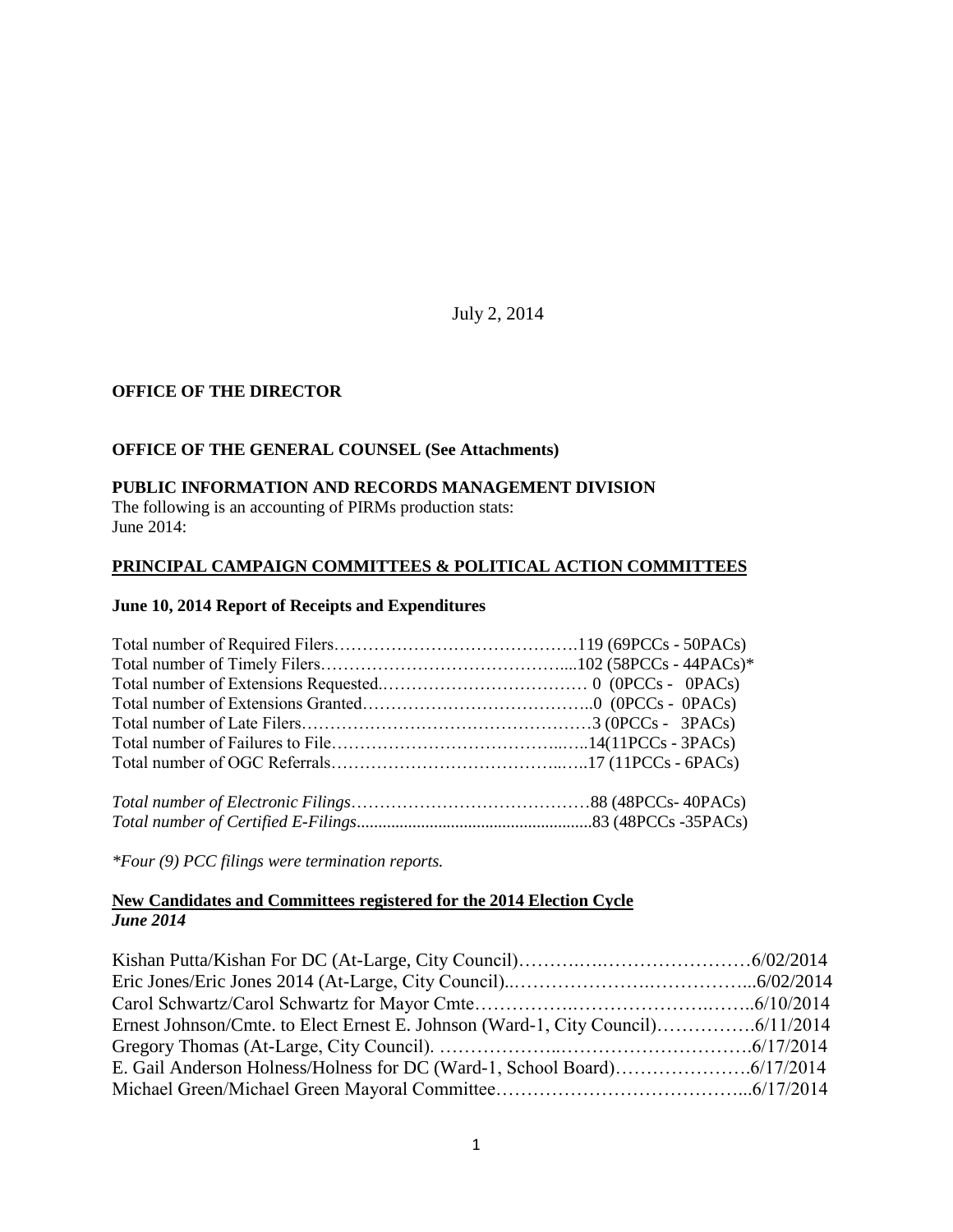Courtney Snowden/Friends of Courtney R. Snowden (At-Large, City Council)………6/18/2014 Michael D. Brown/Michael D. Brown for Council 2014 (At-Large, City Council)…...6/20/2014 Christian Carter/Carter At-Large 2014 (At-Large, City Council)……………………...6/24/2014 Calvin H. Gurley/Calvin Gurley Council 2014 (At-Large, City Council)……………..6/25/2014

## **Entrance Conference participants on June 11, 2014**

Ernest Johnson (Cmte. to Elect Ernest Johnson) Woddie Head (Cmte. to Elect Ernest Johnson) Tom Mills (Cmte. to Elect Ernest Johnson) Vicky Wright Smith (Cmte. to Elect Ernest Johnson) Allan Rolnick (Cmte. to Elect Ernest Johnson) Robert A. Burka (Carol Schwartz for Mayor Committee) Lillian Perdomo (Yes for Lillian Perdomo) Emily Hammell (Tierra Jolly for School Board, Ward-8) Lorraine Wilson (Yes for Lillian Perdomo) Tash Wynter (David Do 4 Ward One) John Zottoli Glenda Richmond (Cmte. to Elect Glenda Richmond U.S. Senator) Natasha Ghent-Rodriguez (Kishan for DC) Kishan Putta (Kishan for DC)

## **Referrals to OGC**

Failure to Timely File the June 10<sup>th</sup> R&E Report

## **PCC's**

New Dawn Ross 2014 Anthony Muhammad, Treasurer William Brown, Treasurer

Winifred Carson-Smith Lynn French

Beverley Wheeler for Ward 1 Sewell for Mayor 2014 Beverley Wheeler, Treasurer **Otis Sution**, Treasurer **Otis Sution**, Treasurer

Martin Sterbal for U.S. Senate Jones 2014 Exploratory Cmte. Martin Sterbal, Treasurer Eric Jones, Treasurer

Anderson for DC DNCW Acqunetta Anderson, Treasurer

Carson-Smith for DNC Ward One Democrats (Slate Cmte.)

Valentine At-Large Ward 3 Democrats (Slate Cmte.) Justin Flemings, Treasurer Robert Brandon, Treasurer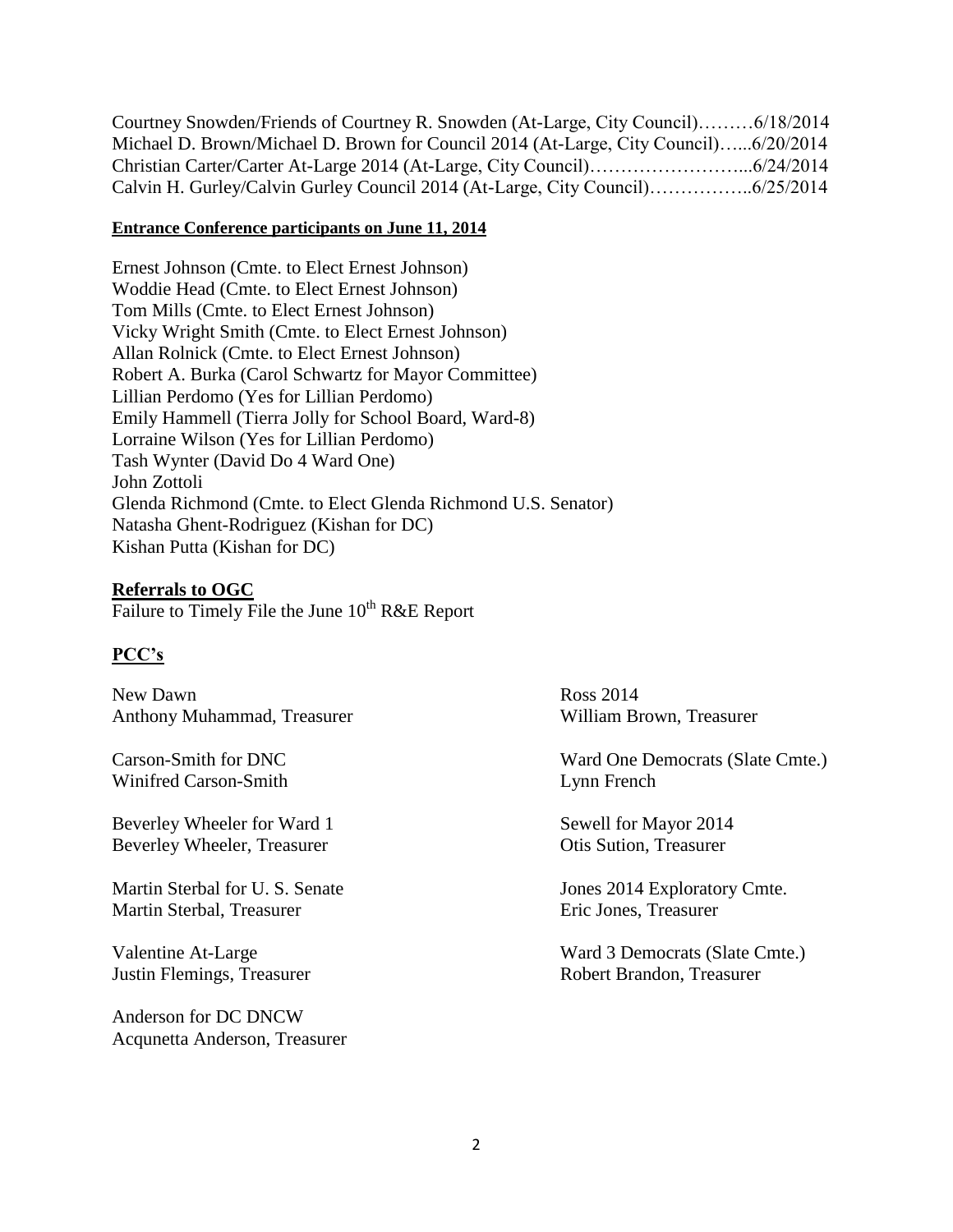## **PAC's**

Ward 4 Democrats BB&T Kimberly Tignor, Treasurer Ed Simpson, Treasurer

Gabrielle Moise, Treasurer Ruth White

Margaret Jefferr, Treasurer (PACE)

Youth Action PAC The Credit Union PAC of Wash. D.C.

Metropolitan Washington PAC D.C. Pol. Act Candidate Election Estelle J. Richardson, Treasurer

## **REPORTS ANALYSIS AND AUDIT DIVISON**

The following is an accounting of RAAD's production stats:

## **Reviews Completed – 138**

| $\mathcal{D}$ |
|---------------|
|               |

### **Ongoing Audits:**

### **Full Field Audits**

**-** Gray for Mayor

## **Periodic Random Audits - Candidates Registered for the Upcoming Election (2014)**

- **-** Bowser for Mayor
- **-** Tommy Wells for Mayor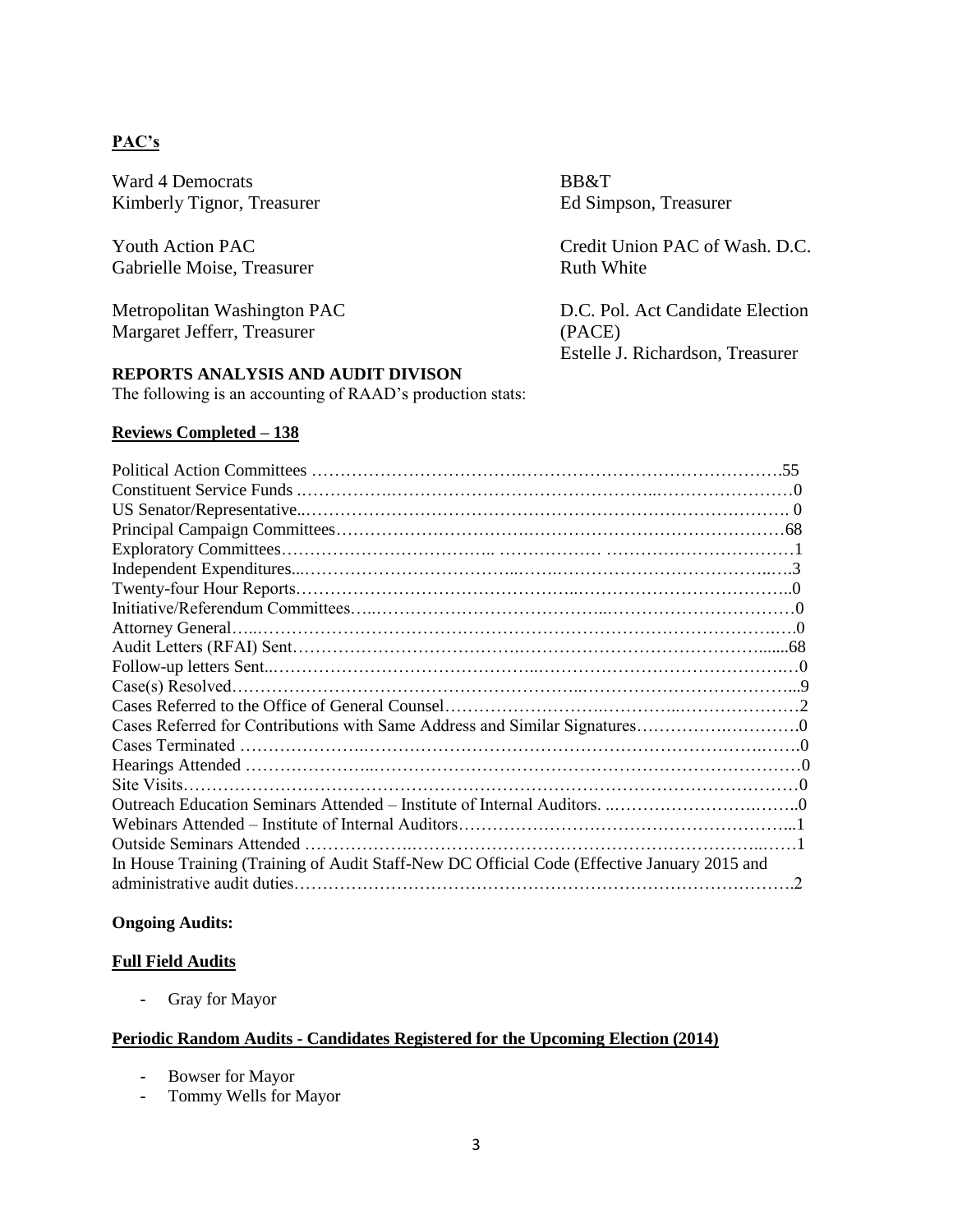- **-** Evans for Mayor
- **-** Orange for Mayor (Statement of Findings issued on June 11, 2014)

## **Audits Issued**

- **-** Councilmember Bowser CSF Report issued on June 6, 2014
- **-** Vincent Orange Sr. CSF Report issued on June 20, 2014
- **-** Ward 8 CSF Report issued on June 20, 2014

## 2014 MONTHLY IN-TAKE/OUTPUT REPORT

### OFFICE OF GENERAL COUNSEL

|                         | January | February | March | April | May | June             |  |
|-------------------------|---------|----------|-------|-------|-----|------------------|--|
| <b>Opinion Request</b>  |         |          |       |       |     | $\pmb{0}$        |  |
| Received                |         |          |       |       |     |                  |  |
| <b>Opinion Request</b>  |         |          |       |       |     | $\pmb{0}$        |  |
| Completed               |         |          |       |       |     |                  |  |
| Complaints              |         |          |       |       |     | $\pmb{0}$        |  |
| Received                |         |          |       |       |     |                  |  |
| <b>Internal Queries</b> |         |          |       |       |     | $\pmb{0}$        |  |
|                         |         |          |       |       |     |                  |  |
| Preliminary             |         |          |       |       |     | $\boldsymbol{0}$ |  |
| Investigations          |         |          |       |       |     |                  |  |
| Initiated               |         |          |       |       |     |                  |  |
| Preliminary             |         |          |       |       |     | $\boldsymbol{0}$ |  |
| Investigations          |         |          |       |       |     |                  |  |
| Orders Issued           |         |          |       |       |     |                  |  |
| Full Investigations     |         |          |       |       |     | $\boldsymbol{0}$ |  |
| Initiated               |         |          |       |       |     |                  |  |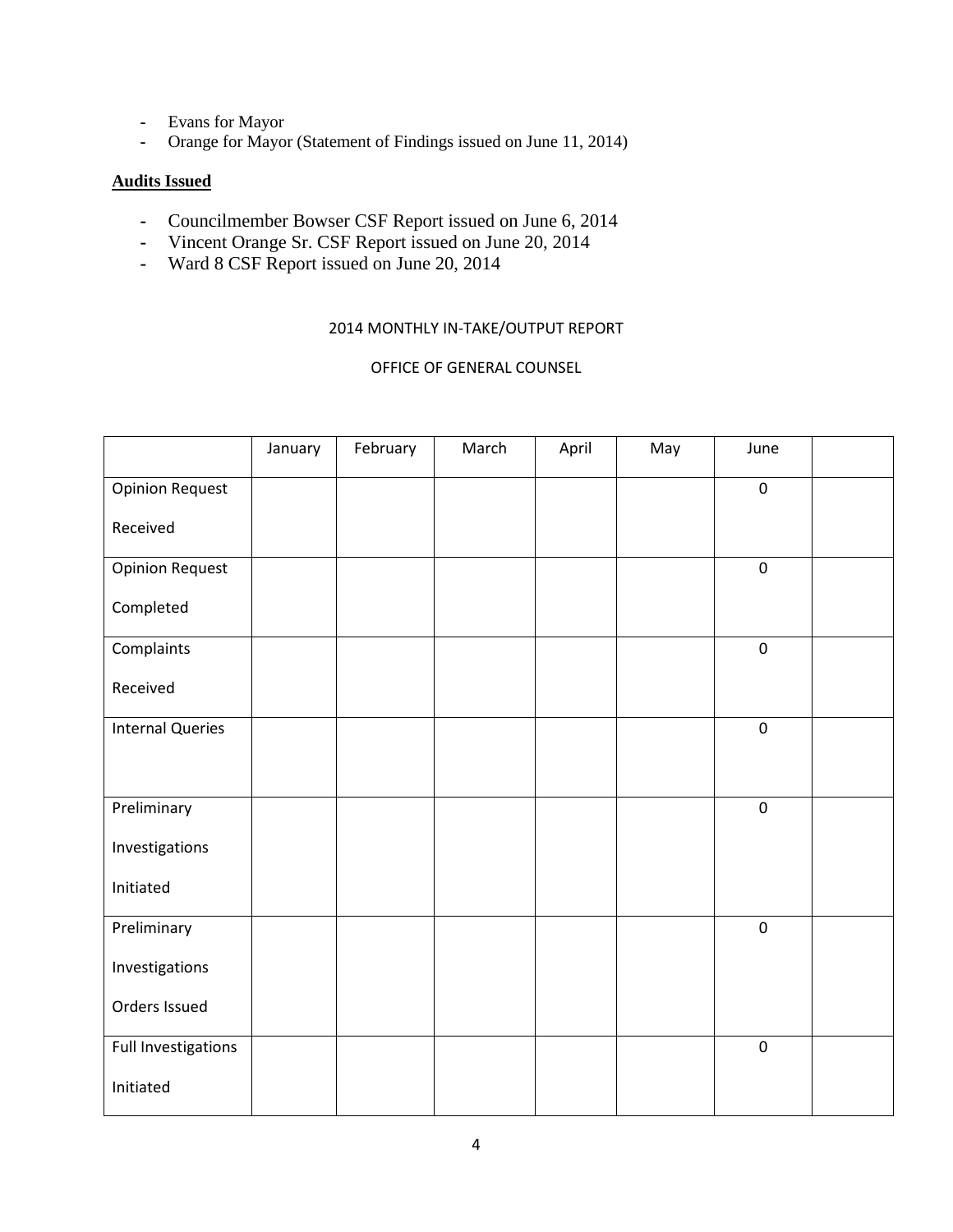| Full Investigations      |  |  | $\boldsymbol{0}$ |  |
|--------------------------|--|--|------------------|--|
| Orders Issued            |  |  |                  |  |
| <b>Informal Hearings</b> |  |  | 19               |  |
| Referred                 |  |  |                  |  |
| <b>Informal Hearings</b> |  |  | 5                |  |
| Completed                |  |  |                  |  |
| <b>Informal Hearings</b> |  |  | $5*$             |  |
| Orders Issued            |  |  |                  |  |
| Petitions for            |  |  | $\overline{4}$   |  |
| Enforcement              |  |  |                  |  |
| Referrals to BOE         |  |  |                  |  |

\*This figure represents 2 Failure to Timely File orders in which no fines were imposed, 2 Failure to timely File orders in which \$4,000.00 in fines were imposed, 1order regarding a Motion For Reconsideration in which a fine of \$500.00 was affirmed.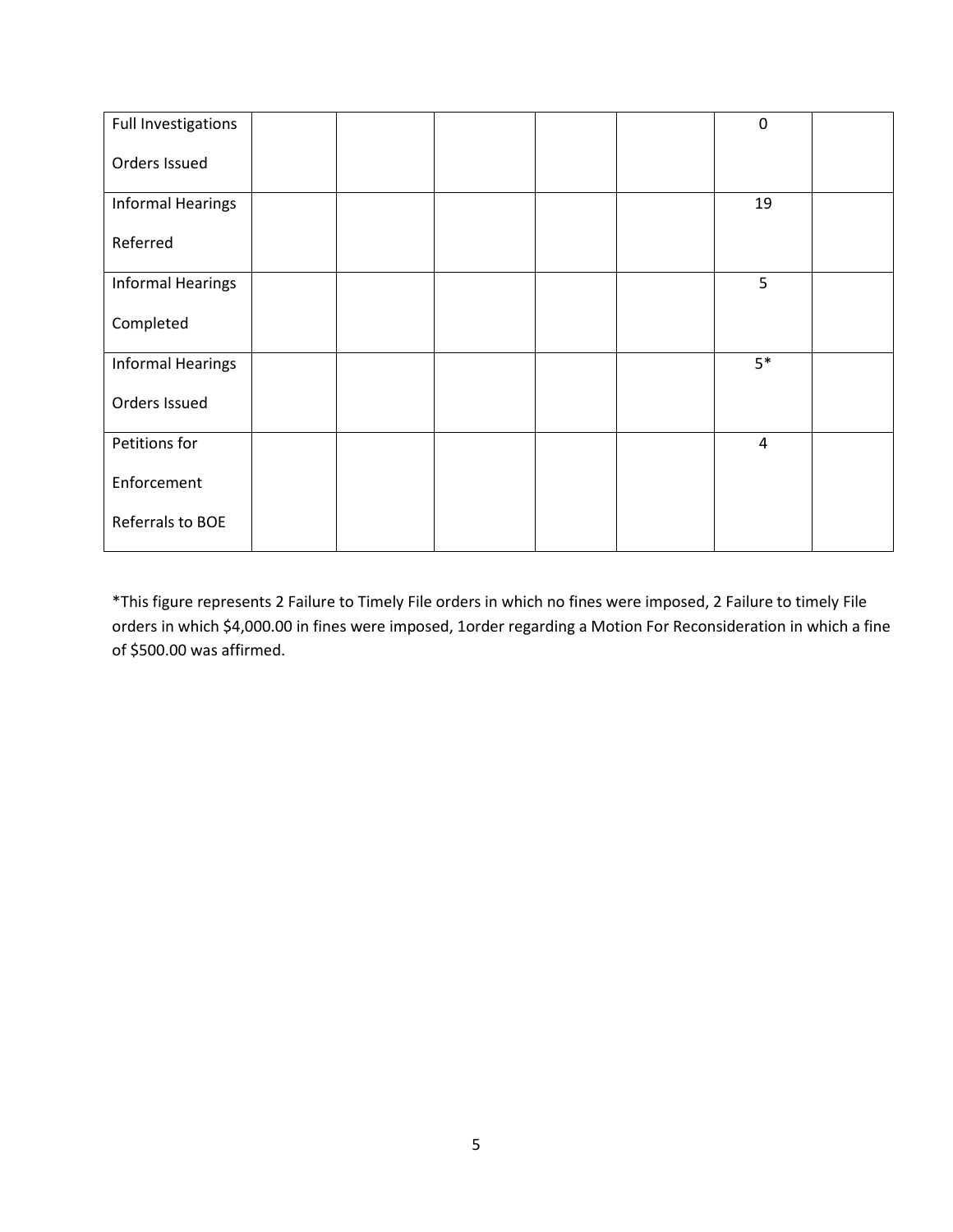#### Board Statistics for May, 2014

### Board Meeting June 4, 2014

1. Actual Matters referred

## **PIRM**

| PCC                         | 11 |
|-----------------------------|----|
| PAC's                       | 6  |
| ANC's                       | 0  |
| <b>Constituent Services</b> | 0  |
| Statehood Fund              | 0  |

#### **RAAD**

| <b>PCC</b>                  |  |
|-----------------------------|--|
| PAC's                       |  |
| <b>Constituent Services</b> |  |

Statehood Fund 0

- 2. Notices of Hearings First Notices 2
	- Second Notices 2
- 3. Notices and Orders Vacated 0
- 4. Hearings Conducted 0 5. Orders which imposed 3 fines
- 6. Fines imposed \$4,500.00 (1)14C-012 Paterson for Ward 8 (\$2,000) (2)14C-014 Villereal Johnson Dem State(\$2,000) (3)14C-015 Christian Carter for Mayor (\$500)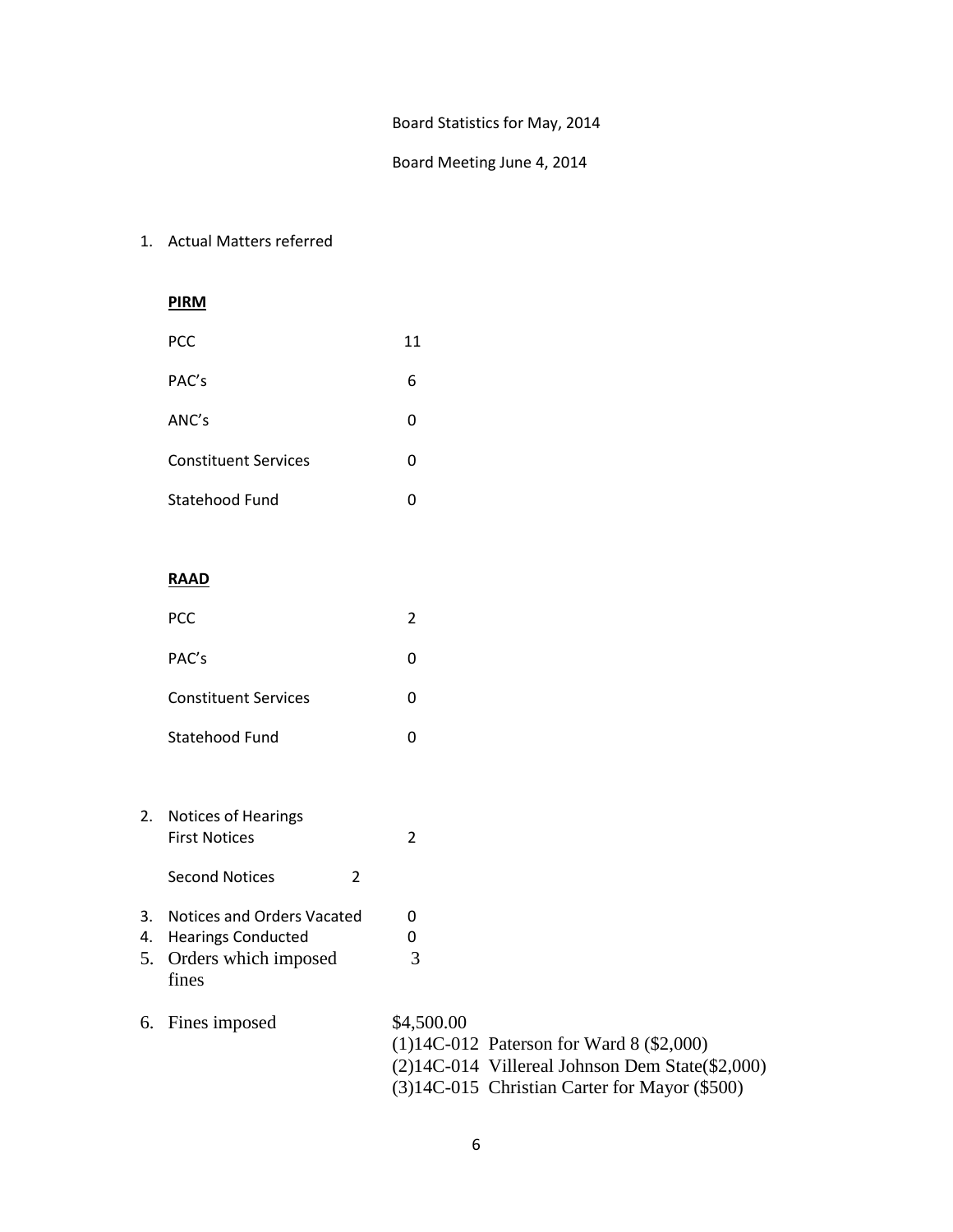|    | 7. Fines collected                        |   |
|----|-------------------------------------------|---|
| 8. | Investigations completed<br>Orders issued | O |
| 9. | <b>Petitions for Enforcement</b>          | 4 |

10. Outstanding Fines \$52,550.00\* (1) \$45,00.00 Kwame for Chair (2) \$1,700.00 Frank Sewell for Mayor (3) \$1,100.00 Nestor for Mayor (4) \$150.00 Tim Clark (ANC) (5) \$350.00 Friends of Calvin Gurley (6) \$1,450.00 Comm. To Elect Ron Moten (7) \$1,150.00 Nestor for Mayor (8) \$1,650.00 Nestor for Mayor

\*OCF Petitions for Enforcement pending before the BOE

### LIST OF OPEN OCF INVESTIGATIONS

### July 2, 2014

| OCF FI 2011-103 |             | Complainant: Internally Generated March 15, 2011              |
|-----------------|-------------|---------------------------------------------------------------|
|                 |             | Respondent: Sulaimon Brown for Mayor                          |
|                 |             | <b>Principal Campaign Committee</b>                           |
|                 | Infraction: | <b>Reporting Violations</b>                                   |
|                 | Status:     | Due to current criminal investigations                        |
|                 |             | the Sulaimon Brown for Mayor investigation remains<br>ongoing |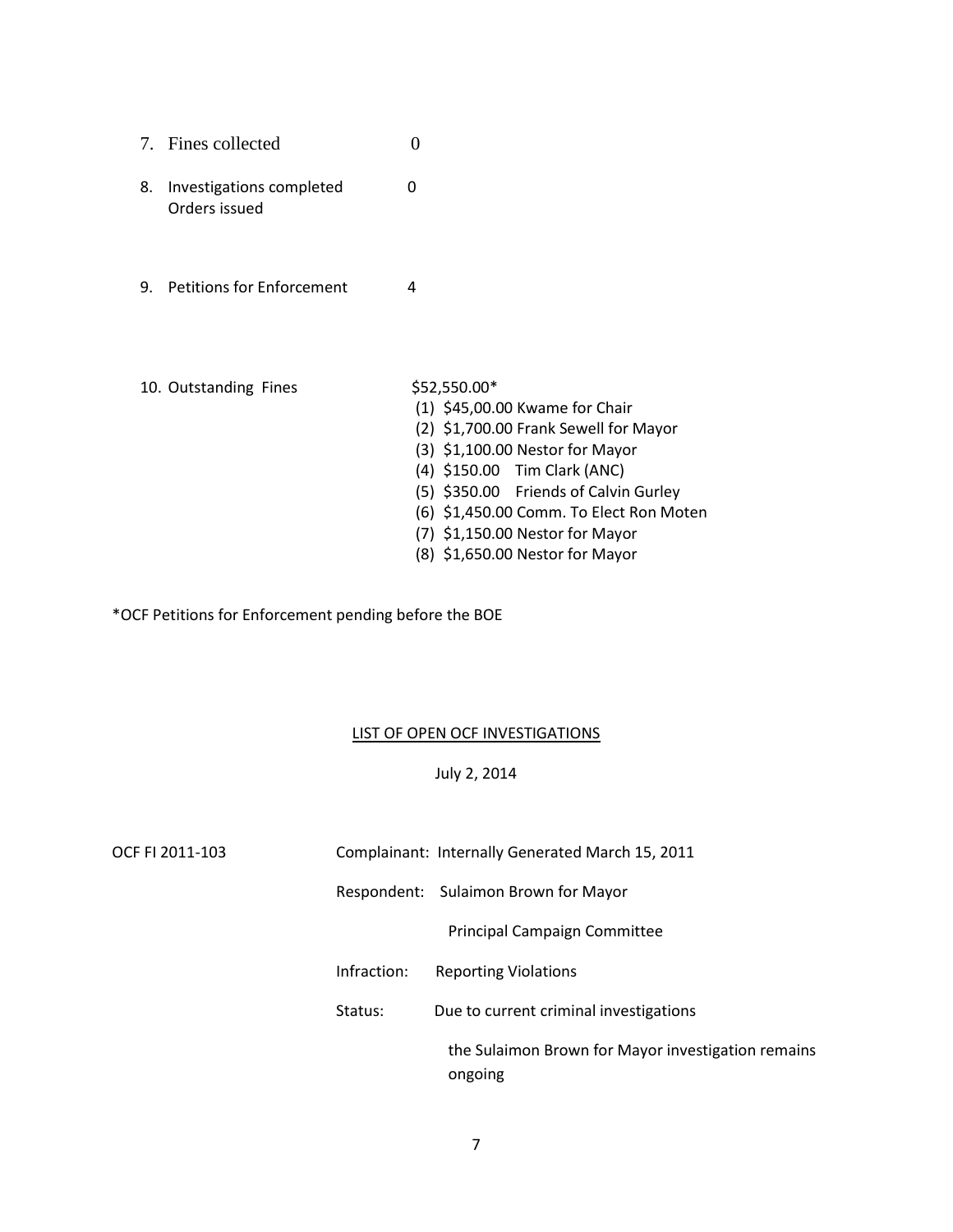| OCF FI 2011-104 |             | Complainant: Internally Generated March 15, 2011      |
|-----------------|-------------|-------------------------------------------------------|
|                 |             | Respondent: Gray for Mayor                            |
|                 |             | Principal Campaign Committee                          |
|                 | Infraction: | <b>Reporting Violations</b>                           |
|                 | Status:     | Due to current criminal investigations                |
|                 |             | the Gray for Mayor 2010 investigation remains ongoing |
|                 |             |                                                       |
| OCF FI 2013-013 |             | Complainant: Internally Generated June 24, 2013       |
|                 |             | Respondent: Lee Calhoun                               |
|                 | Infraction: | Campaign contribution violations                      |
|                 | Status:     | Due to current criminal investigations                |
|                 |             | the Lee Calhoun investigation remains ongoing         |
|                 |             |                                                       |
| OCF FI 2013-014 |             | Complainant: Internally Generated June 24, 2013       |
|                 |             | Respondent: Stanley Straughter                        |
|                 | Infraction: | Campaign contribution violations                      |
|                 | Status:     | Due to current criminal investigations                |
|                 |             | the Stanley Straughter investigation remains ongoing  |
|                 |             |                                                       |
| OCF FI 2013-015 |             | Complainant: Internally Generated March 28, 2014      |
|                 | Respondent: | Jeffrey Thompson                                      |
|                 | Infraction: | Campaign contribution violations                      |
|                 | Status:     | Due to current criminal investigations                |
|                 |             | the Jeffrey Thompson investigation remains ongoing    |